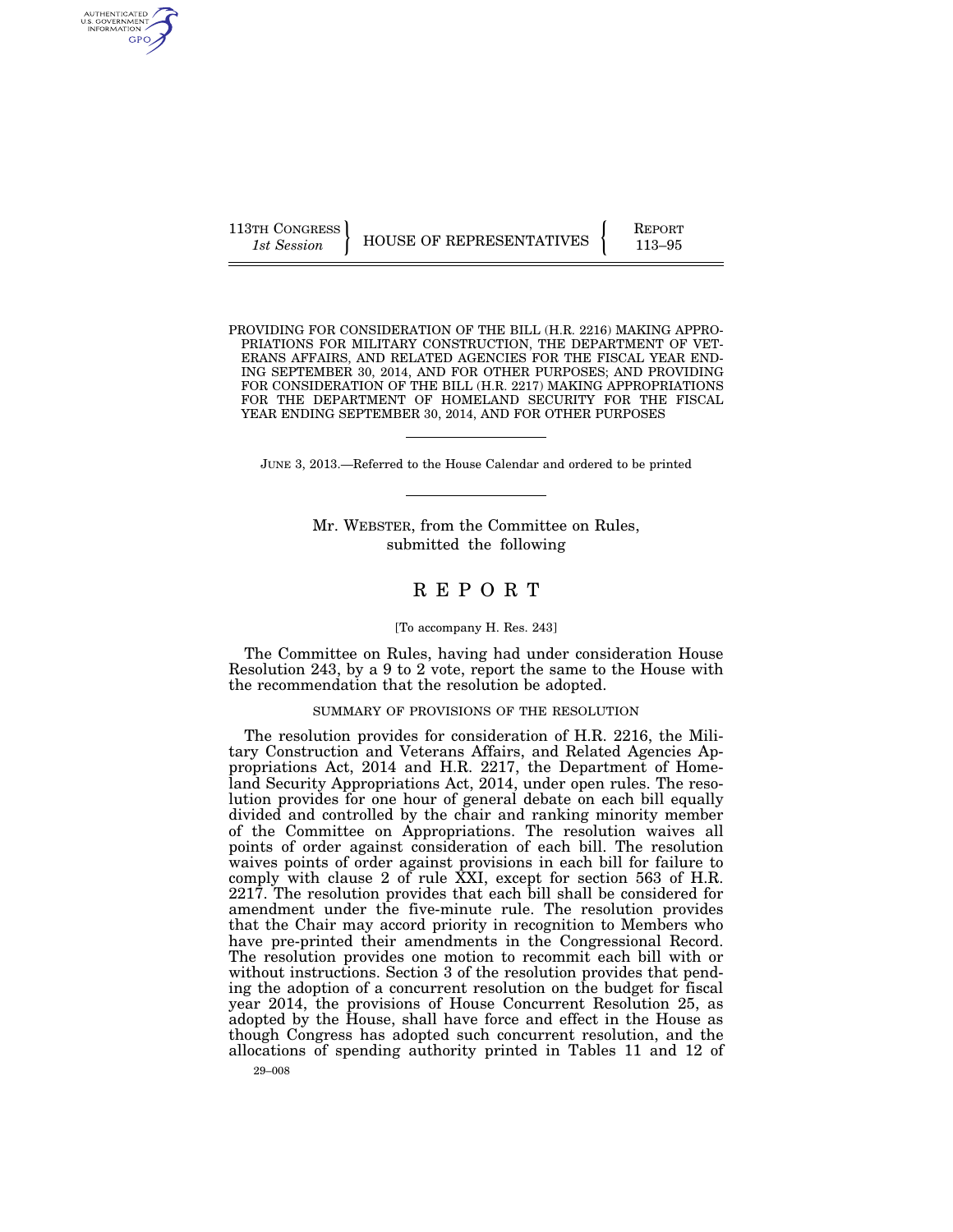House Report 113–17 shall be considered for all purposes in the House to be the allocations under section 302(a) of the Congressional Budget Act of 1974.

### EXPLANATION OF WAIVERS

The waiver of all points of order against consideration of H.R. 2216 includes a waiver of clause 4(c) of rule XIII, which prohibits consideration of a general appropriations bill reported by the Committee on Appropriations from being considered in the House until the third calendar day on which printed hearings of the Committee on Appropriations thereon have been available to Members.

The resolution waives clause 2 of rule XXI, which prohibits unauthorized appropriations or legislative provisions in an appropriations bill, against all provisions in H.R. 2216. The waiver is necessary because H.R. 2216 contains unauthorized appropriations and legislative provisions.

The waiver of all points of order against consideration of H.R. 2217 includes a waiver of the following:

Clause 4(c) of rule XIII, which prohibits consideration of a general appropriations bill reported by the Committee on Appropriations in the House until the third calendar day on which printed hearings of the Committee on Appropriations thereon have been available to Members.

Section 306 of the Budget Act of 1974, which prohibits the consideration of a bill dealing with any matter within the jurisdiction of the Committee on the Budget unless it is a bill or resolution which has been reported by the Committee on the Budget. The bill includes an emergency designation, which is within the jurisdiction of the House Budget Committee.

The resolution waives clause 2 of rule XXI, which prohibits unauthorized appropriations or legislative provisions in an appropriations bill, against all provision in H.R. 2217, except for section 563. The waiver is necessary because H.R. 2217 contains unauthorized appropriations and legislative provisions. Section 563 prohibits the use of funds made available by the Act to approve a classification petition filed for or by a citizen or national of Brazil in order to render such individual eligible to receive an immigrant visa. The Chair of the Committee on the Judiciary has requested that the provision be exposed to a point of order on the House floor.

#### COMMITTEE VOTES

The results of each record vote on an amendment or motion to report, together with the names of those voting for and against, are printed below:

### *Rules Committee record vote No. 40*

Motion by Ms. Slaughter to strike section 3 of the rule and insert the text of amendment #2, offered by Rep. Van Hollen (MD), which calls on the Speaker to follow regular House procedure and immediately request a conference and appoint conferees to negotiate a fiscal year 2014 budget resolution conference agreement with the Senate.

Defeated: 2–9.